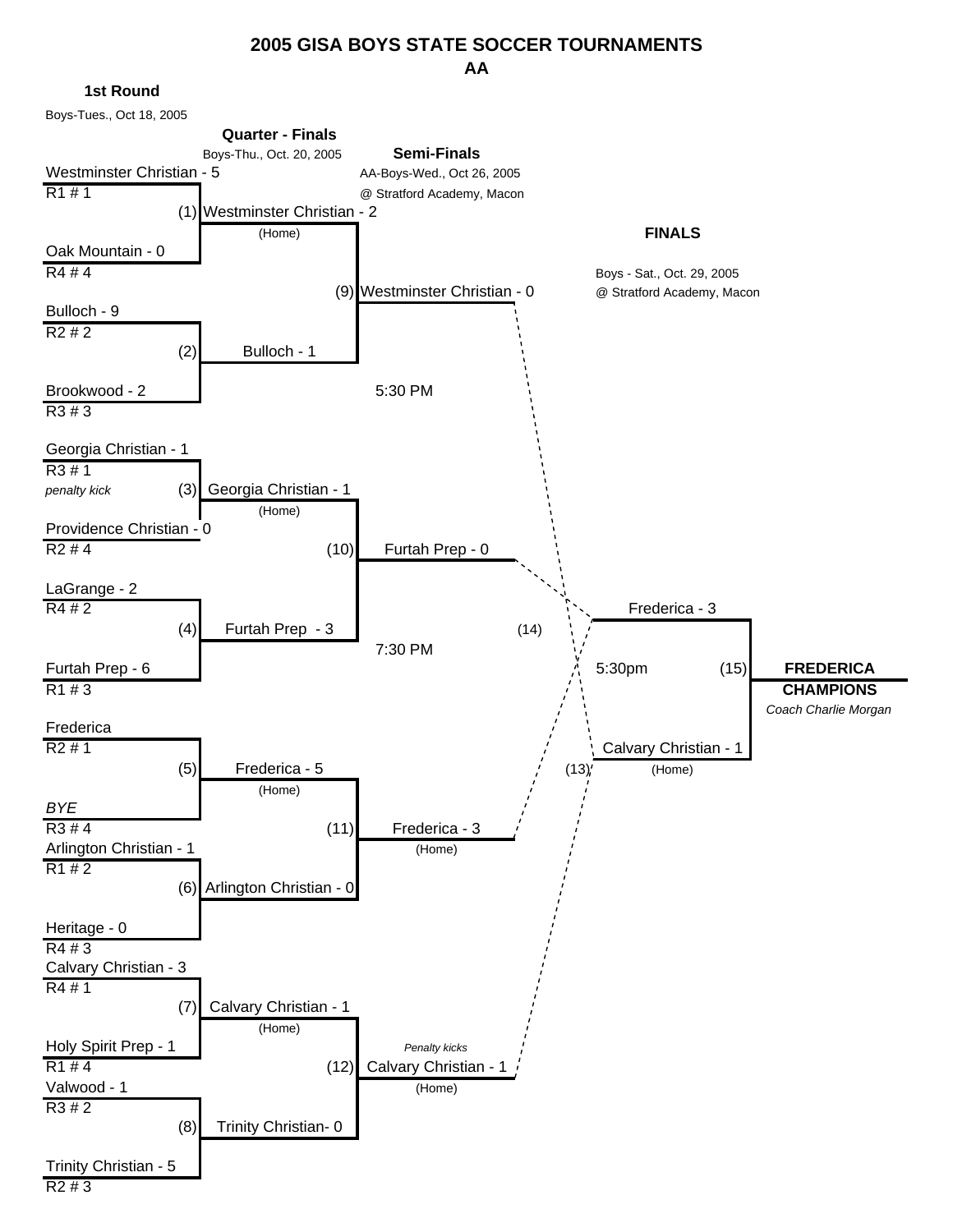# GISA COACHES ASSOCIATION

2005 CLASS AA BOYS ALL-STATE SOCCER TEAM

| <b>NAME</b>             | <b>SCHOOL</b>                | <b>POS.</b> | <b>GRADE</b> |
|-------------------------|------------------------------|-------------|--------------|
| <b>Keegan Priest</b>    | Frederica                    | М           | <b>JR</b>    |
| <b>Cates Herrington</b> | <b>Bulloch</b>               | F           | <b>SR</b>    |
| <b>Chris Rogers</b>     | <b>Trinity Christian</b>     | М           | <b>JR</b>    |
| <b>Brandon Robinson</b> | <b>Calvary Christian</b>     | M           | <b>SR</b>    |
| CJ Hardy                | <b>Bulloch</b>               | M           | <b>SR</b>    |
| <b>Gordon Basham</b>    | LaGrange                     | F           | <b>SR</b>    |
| <b>Evan Price</b>       | <b>Calvary Christian</b>     | D           | <b>SR</b>    |
| <b>Fran Twohig</b>      | Frederica                    | F           | <b>FR</b>    |
| <b>Will Elliott</b>     | Valwood                      | М           | <b>SR</b>    |
| <b>JR Wright</b>        | Frederica                    | D           | <b>SR</b>    |
| <b>Austin Herzig</b>    | <b>Furtah Prep</b>           | F           | <b>JR</b>    |
| Benjamin Heintzman      | <b>Westminster Christian</b> | F           | <b>SR</b>    |
| John Fukunaga           | Heritage                     | D           | <b>SR</b>    |
| <b>Hunter Wilson</b>    | <b>Oak Mountain</b>          | М           | <b>SR</b>    |
| <b>Taylor Dakake</b>    | <b>Furtah Prep</b>           | М           | <b>SR</b>    |
| <b>Andy Bryant</b>      | <b>Westminster Christian</b> | <b>GK</b>   | <b>SR</b>    |

Coach of the Year: **Charlie Morgan** Frederica

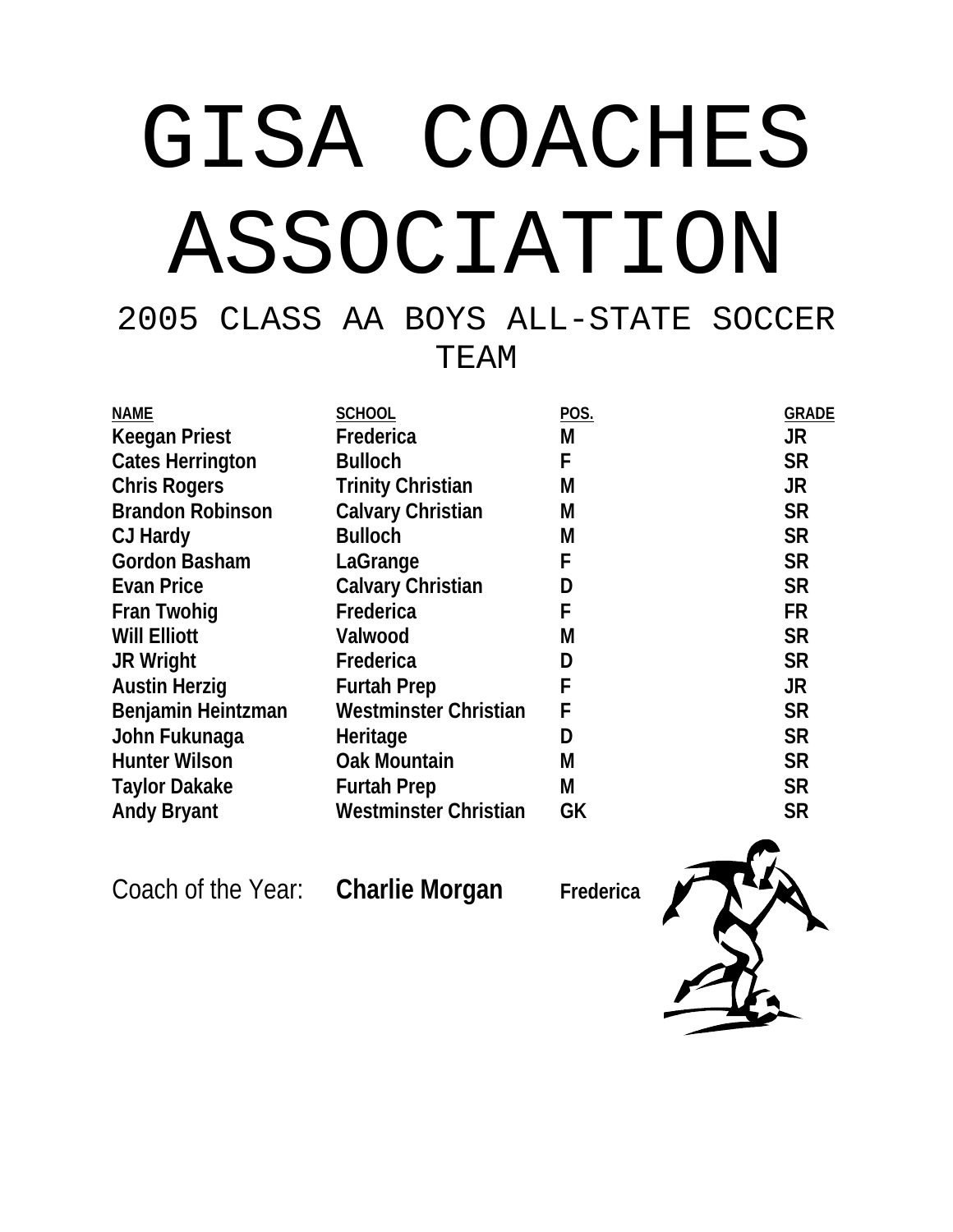#### **AAA 2005 GISA BOYS STATE SOCCER TOURNAMENTS**

**1st Round**